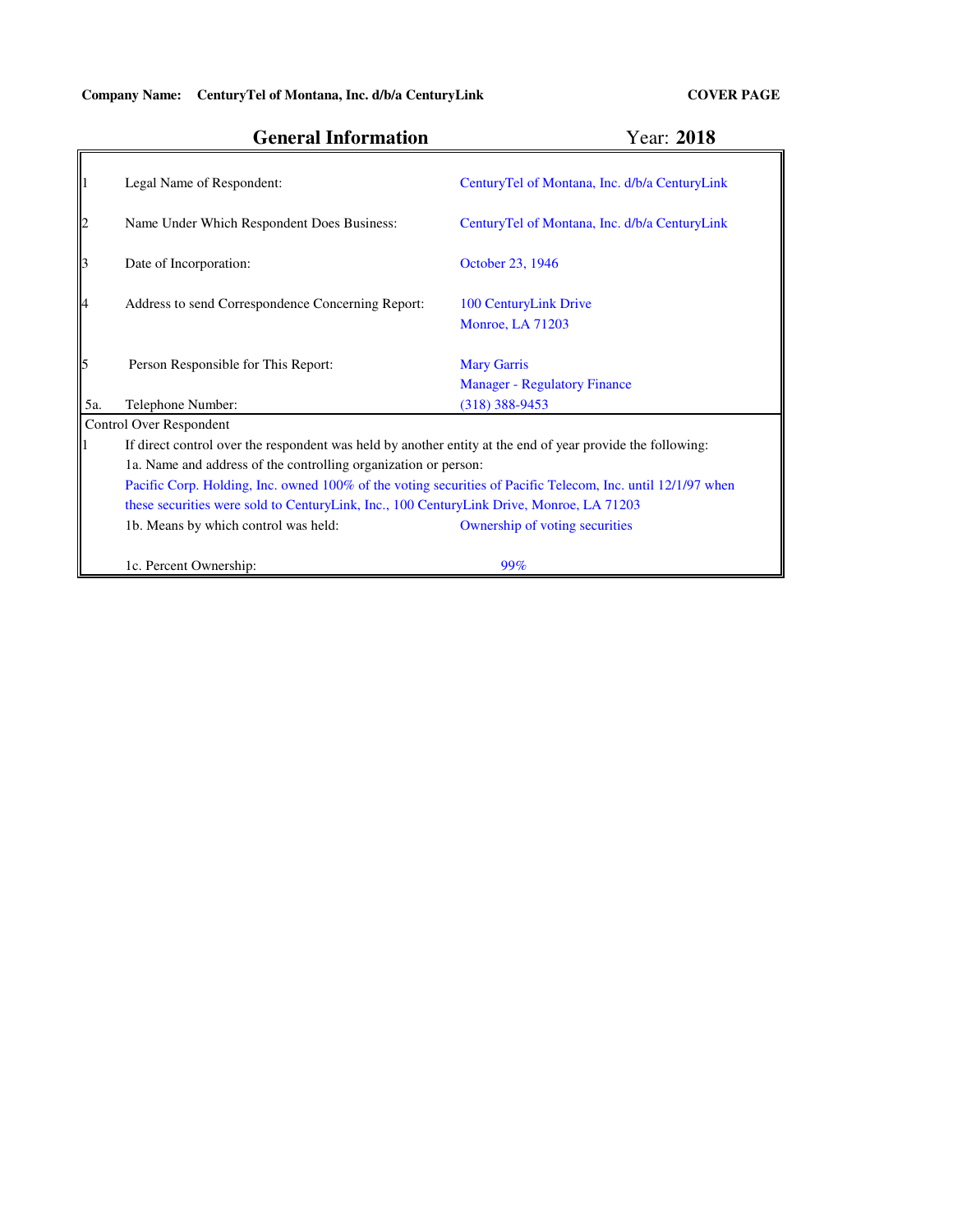Company Name: CenturyTel of Montana, Inc. d/b/a CenturyLink

 **SCHEDULE 1**

|                |        | Acct. |                                                        | This       | Last         |
|----------------|--------|-------|--------------------------------------------------------|------------|--------------|
| Line No.       |        | No.   | Description                                            | Year       | Year         |
|                |        | (a)   | (b)                                                    | (c)        | (d)          |
| $\mathbf{1}$   |        |       | <b>REVENUES:</b>                                       |            |              |
| $\overline{c}$ |        | 5000  | <b>Basic Local Service Revenues</b>                    | 9,441,458  | 11,558,641   |
| 3              |        | 5080  | <b>Network Access Revenues</b>                         | 15,902,638 | 18,763,409   |
| 4              | *      | 5100  | Long Distance Message Revenue                          | 55,399     | 67,426       |
| 5              | Λ      | 5110  | Unidirectional Long Distance Revenue                   | 0          | $\theta$     |
| 6              | Λ      | 5120  | Long Distance Private Network Revenue                  | 55,399     | 67,426       |
| 7              | Λ      | 5160  | Other Long Distance Revenue                            | $^{(1)}$   | 0            |
| 8              | Λ      | 5169  | Other Long Distance Revenue Settlements                | 0          | $\Omega$     |
| 9              | $\ast$ | 5200  | Miscellaneous Revenue                                  | 9,490,706  | 6,404,158    |
| 10             | Λ      | 5230  | Directory Revenue                                      | 1,226,151  | 1,548,303    |
| 11             | Λ      | 5240  | <b>Rent Revenue</b>                                    | 3,887,344  | 276,609      |
| 12             | Λ      | 5250  | <b>Corporate Operations Revenue</b>                    | $\Omega$   | $\Omega$     |
| 13             | Λ      | 5260  | Miscellaneous Revenue                                  | 3,179,504  | 3,225,932    |
| 14             | Λ      | 5270  | Carrier Billing and Collection Revenue                 | 357,775    | 390,981      |
| 15             | Λ      | 5280  | Nonregulated Revenue                                   | 839,931    | 962,333      |
| 16             |        | 5300  | Uncollectible Revenue                                  | 201,863    | 110,977      |
| 17             |        |       | Total Revenues (L.2+L.3+L.4+L.9-L.16)                  | 34,688,338 | 36,682,658   |
| 18             |        |       | <b>OPERATING EXPENSES:</b>                             |            |              |
| 19             |        | 6110  | <b>Network Support Expense</b>                         | 28,849     | 20,030       |
| 20             |        | 6120  | <b>General Support Expense</b>                         | 975,045    | 927,849      |
| 21             |        | 6210  | Central Office Switching Expense                       | 914,877    | 999,002      |
| 22             |        | 6220  | <b>Operator Systems Expense</b>                        | 0          | $\mathbf{0}$ |
| 23             |        | 6230  | <b>Central Office Transmission Expense</b>             | 384,853    | 449,002      |
| 24             |        | 6310  | Information Origination/Termination Expense            | 503,447    | 802,980      |
| 25             | $\ast$ | 6410  | Cable and Wire Facilities Expense                      | 4,736,358  | 4,919,899    |
| 26             | ٨      | 6431  | Aerial Wire Expense                                    | $\theta$   |              |
| 27             | Λ      | 6441  | Conduit Systems Expense                                | $^{(1)}$   | $\Omega$     |
| 28             |        | 6510  | Other Property, Plant & Equipment Expense              | 67,013     | 73,401       |
| 29             |        | 6530  | <b>Network Operations Expense</b>                      | 1,699,267  | 1,599,309    |
| 30             |        | 6540  | <b>Access Expense</b>                                  | 488,309    | 584,125      |
| 31             |        | 6560  | Depreciation and Amortization Expense                  | 9,317,998  | 9,219,573    |
| 32             |        | 6610  | Marketing                                              | 1,173,856  | 1,492,244    |
| 33             |        | 6620  | Services                                               | 2,247,797  | 2,497,024    |
| 34             |        | 6710  | <b>Executive and Planning</b>                          | 143,262    | 92,071       |
| 35             |        | 6720  | General and Administrative                             | 2,826,127  | 2,494,617    |
| 36             |        | 6790  | Provision for Uncollectible Notes Receivable           |            | $\theta$     |
| 37             |        |       | Total Operating Expenses (Sum L.19 to L.36-L.2         | 25,507,056 | 26, 171, 125 |
| 38             |        | 7100  | Other Operating Income and Expense                     | 214        | 255          |
| 39             |        | 7200  | <b>Operating Taxes</b>                                 | 2,984,410  | 6,497,429    |
| 40             |        |       | $(L.17-L.37+L.38-L.39)$<br><b>Net Operating Income</b> | 6,197,086  | 4,014,359    |

**Montana Total State Income Statement**

2018

 $\land$  Subaccount of the account marked with a  $*$ .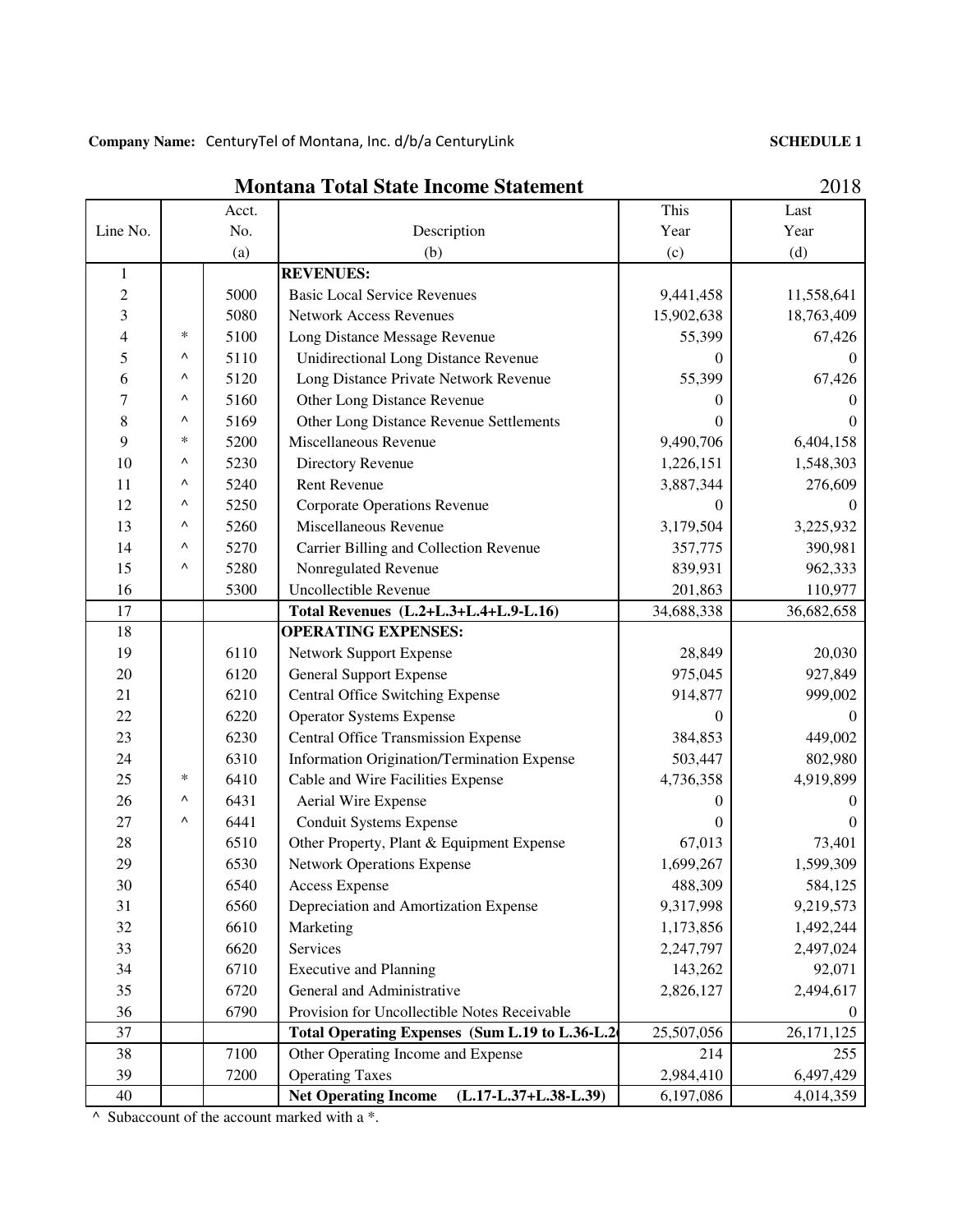### **SCHEDULE 2**

**Montana Intrastate Income Statement**

|                          |                                                      | Acct.                                |                                                      | This       | Last       |
|--------------------------|------------------------------------------------------|--------------------------------------|------------------------------------------------------|------------|------------|
| Line No.                 | No.                                                  |                                      | Description                                          | Year       | Year       |
|                          | (a)                                                  |                                      | (b)                                                  | (c)        | (d)        |
| $\mathbf{1}$             |                                                      |                                      | <b>REVENUES:</b>                                     |            |            |
| $\overline{c}$           |                                                      | 5000                                 | <b>Basic Local Service Revenues</b>                  | 9,441,458  | 11,558,641 |
| 3                        |                                                      | 5080                                 | <b>Network Access Revenues</b>                       | 484,125    | 535,512    |
| $\overline{\mathcal{L}}$ | $\ast$                                               | 5100                                 | Long Distance Message Revenue                        | 55,399     | 67,426     |
| 5                        | Λ                                                    | 5110                                 | <b>Unidirectional Long Distance Revenue</b>          | 0          | $\Omega$   |
| 6                        | ٨                                                    | 5120                                 | Long Distance Private Network Revenue                | 55,399     | 67,426     |
| 7                        | $\wedge$                                             | 5160                                 | Other Long Distance Revenue                          | 0          |            |
| 8                        | Λ                                                    | 5169                                 | Other Long Distance Revenue Settlements              | 0          |            |
| 9                        | $\ast$                                               | 5200                                 | Miscellaneous Revenue                                | 7,430,274  | 5,176,119  |
| 10                       | $\wedge$                                             | 5230                                 | Directory Revenue                                    | 1,226,151  | 1,548,303  |
| 11                       | Λ                                                    | 5240                                 | <b>Rent Revenue</b>                                  | 2,823,550  | 184,701    |
| 12                       | ٨                                                    | 5250                                 | <b>Corporate Operations Revenue</b>                  | $\theta$   |            |
| 13                       | ٨                                                    | 5260                                 | Miscellaneous Revenue                                | 3,090,562  | 3,126,188  |
| 14                       | ٨                                                    | 5270                                 | Carrier Billing and Collection Revenue               | 290,011    | 316,927    |
| 15                       | ٨                                                    | 5280                                 | Nonregulated Revenue                                 | 0          | 0          |
| 16                       |                                                      | <b>Uncollectible Revenue</b><br>5300 |                                                      | 74,917     | 51,714     |
| 17                       |                                                      |                                      | Total Revenues (L.2+L.3+L.4+L.9-L.16)                | 17,336,338 | 17,285,985 |
| 18                       |                                                      |                                      | <b>OPERATING EXPENSES:</b>                           |            | $\Omega$   |
| 19                       |                                                      | 6110                                 | <b>Network Support Expense</b>                       | 17,712     | 12,536     |
| 20                       |                                                      | 6120                                 | <b>General Support Expense</b>                       | 620,308    | 590,125    |
| 21                       |                                                      | 6210                                 | <b>Central Office Switching Expense</b>              | 493,599    | 538,986    |
| 22                       |                                                      | 6220                                 | <b>Operator Systems Expense</b>                      | 0          | $\theta$   |
| 23                       |                                                      | 6230                                 | <b>Central Office Transmission Expense</b>           | 207,638    | 242,248    |
| 24                       |                                                      | 6310                                 | Information Origination/Termination Expense          | 0          | 0          |
| 25                       | $\ast$                                               | 6410                                 | Cable and Wire Facilities Expense                    | 3,460,908  | 3,595,015  |
| 26                       | Λ                                                    | 6431                                 | <b>Aerial Wire Expense</b>                           |            |            |
| 27                       | ٨                                                    | 6441                                 | <b>Conduit Systems Expense</b>                       |            |            |
| 28                       |                                                      | 6510                                 | Other Property, Plant & Equipment Expense            | 43,169     | 46,198     |
| 29                       |                                                      | 6530                                 | <b>Network Operations Expense</b>                    | 1,104,221  | 1,039,266  |
| 30                       |                                                      | 6540                                 | <b>Access Expense</b>                                | 488,302    | 584,111    |
| 31                       | 6560                                                 |                                      | Depreciation and Amortization Expense                | 5,978,749  | 5,908,462  |
| 32                       | 6610                                                 |                                      | Marketing                                            | 865,985    | 1,099,966  |
| 33                       | 6620                                                 |                                      | <b>Services</b>                                      | 1,763,513  | 1,955,028  |
| 34                       | 6710                                                 |                                      | <b>Executive and Planning</b>                        | 98,249     | 62,908     |
| 35                       | 6720                                                 |                                      | General and Administrative                           | 1,934,875  | 1,697,979  |
| 36                       | 6790<br>Provision for Uncollectible Notes Receivable |                                      | $\boldsymbol{0}$                                     | 0          |            |
| 37                       |                                                      |                                      | Total Operating Expenses (Sum L.19 to L.36-L         | 17,077,229 | 17,372,829 |
| 38                       |                                                      | 7100                                 | Other Operating Income and Expense                   | 0          |            |
| 39                       |                                                      | 7200                                 | <b>Operating Taxes</b>                               | 468,994    | 393,810    |
| 40                       |                                                      |                                      | <b>Net Operating Income</b><br>(L.17-L.37+L.38-L.39) | (209, 884) | (480, 655) |

 $\overline{\wedge}$  Subaccount of the account marked with a  $\overline{\wedge}$ .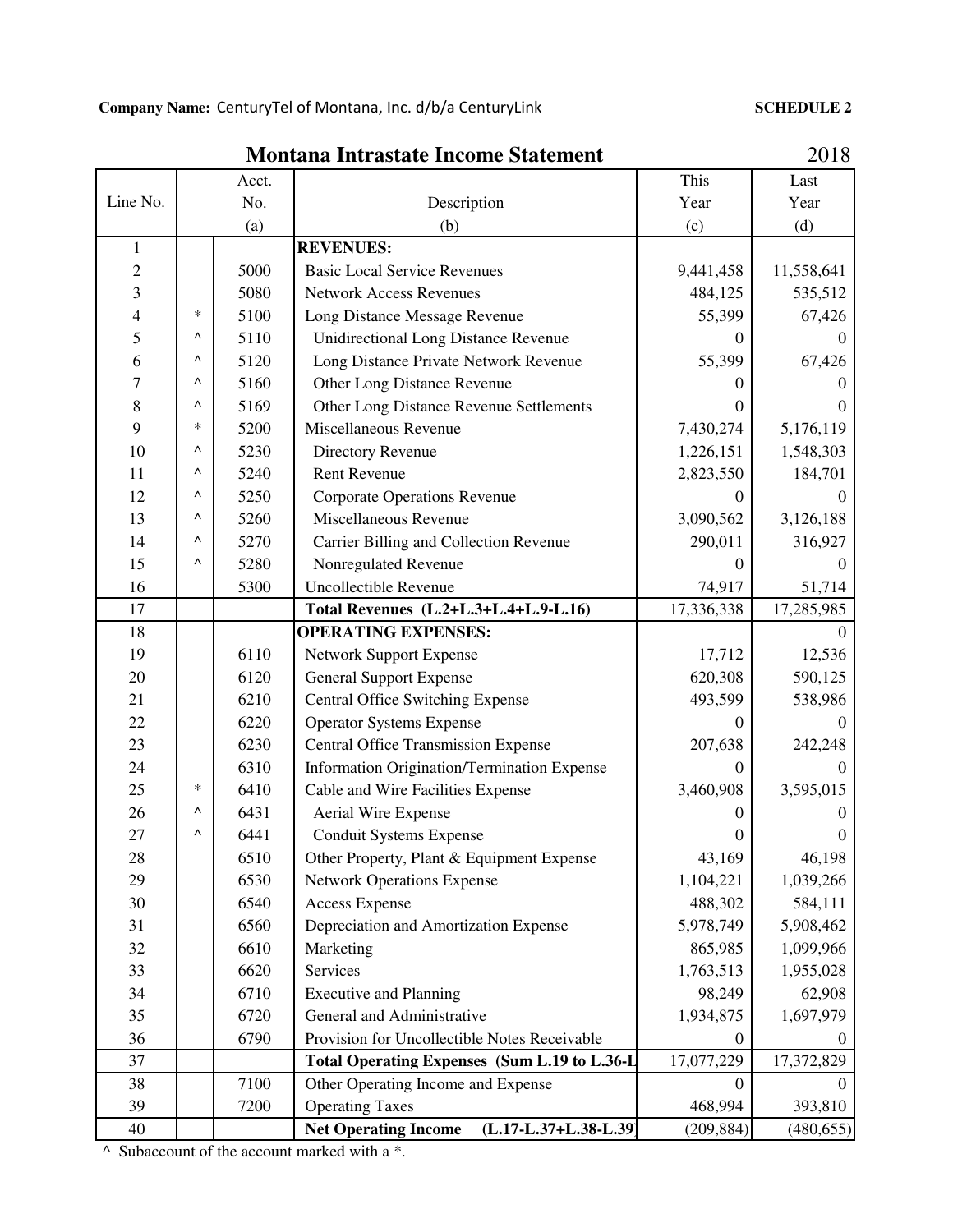### **SCHEDULE 3**

| Montana Intrastate Regulated Income Statement |  |
|-----------------------------------------------|--|
|-----------------------------------------------|--|

2018

|                |      | Acct.                                 |                                                        | This        | Last        |
|----------------|------|---------------------------------------|--------------------------------------------------------|-------------|-------------|
| Line No.       | No.  |                                       | Description                                            | Year        | Year        |
|                | (a)  |                                       | (b)                                                    | (c)         | (d)         |
| $\mathbf{1}$   |      | <b>REVENUES:</b>                      |                                                        |             |             |
| $\overline{c}$ |      | 5000                                  | <b>Basic Local Service Revenues</b>                    | 9,217,411   | 11,308,805  |
| 3              |      | 5080                                  | <b>Network Access Revenues</b>                         | 408,068     | 444,704     |
| $\overline{4}$ | ∗    | 5100                                  | Long Distance Message Revenue                          | 55,399      | 67,426      |
| 5              | Λ    | 5110                                  | <b>Unidirectional Long Distance Revenue</b>            | 0           | $\Omega$    |
| 6              | Λ    | 5120                                  | Long Distance Private Network Revenue                  | 55,399      | 67,426      |
| 7              | Λ    | 5160                                  | Other Long Distance Revenue                            | $\Omega$    |             |
| 8              | ٨    | 5169                                  | Other Long Distance Revenue Settlements                | 0           |             |
| 9              | ∗    | 5200                                  | Miscellaneous Revenue                                  | 2,991,943   | 2,960,989   |
| 10             | Λ    | 5230                                  | Directory Revenue                                      | 93,936      | 82,697      |
| 11             | ۸    | 5240                                  | <b>Rent Revenue</b>                                    | 6,620       |             |
| 12             | Λ    | 5250                                  | <b>Corporate Operations Revenue</b>                    | 0           |             |
| 13             | Λ    | 5260                                  | Miscellaneous Revenue                                  | 2,891,386   | 2,878,292   |
| 14             | Λ    | 5270                                  | Carrier Billing and Collection Revenue                 | 0           |             |
| 15             | Λ    | 5280                                  | Nonregulated Revenue                                   | $\theta$    |             |
| 16             |      | 5300                                  | Uncollectible Revenue                                  | 201,772     | 111,594     |
| 17             |      | Total Revenues (L.2+L.3+L.4+L.9-L.16) |                                                        | 12,471,049  | 14,670,331  |
| 18             |      |                                       | <b>OPERATING EXPENSES:</b>                             |             | 0           |
| 19             |      | 6110                                  | <b>Network Support Expense</b>                         | 17,333      | 12,268      |
| 20             |      | 6120                                  | <b>General Support Expense</b>                         | 607,043     | 577,505     |
| 21             |      | 6210                                  | <b>Central Office Switching Expense</b>                | 481,680     | 525,971     |
| 22             |      | 6220                                  | <b>Operator Systems Expense</b>                        | 0           | $\Omega$    |
| 23             |      | 6230                                  | <b>Central Office Transmission Expense</b>             | 202,624     | 236,398     |
| 24             |      | 6310                                  | Information Origination/Termination Expense            | $\theta$    | 0           |
| 25             | ∗    | 6410                                  | Cable and Wire Facilities Expense                      | 3,392,081   | 3,523,521   |
| 26             | Λ    | 6431                                  | Aerial Wire Expense                                    |             |             |
| 27             | Λ    | 6441                                  | <b>Conduit Systems Expense</b>                         |             |             |
| 28             |      | 6510                                  | Other Property, Plant & Equipment Expense              | 42,246      | 45,210      |
| 29             |      | 6530                                  | <b>Network Operations Expense</b>                      | 1,080,608   | 1,017,043   |
| 30             |      | 6540                                  | <b>Access Expense</b>                                  | 488,302     | 584,111     |
| 31             | 6560 |                                       | Depreciation and Amortization Expense                  | 5,820,127   | 5,751,704   |
| 32             | 6610 |                                       | Marketing                                              | 835,305     | 1,060,996   |
| 33             |      | 6620                                  | <b>Services</b>                                        | 1,583,082   | 1,755,001   |
| 34             | 6710 |                                       | <b>Executive and Planning</b>                          | 93,528      | 59,885      |
| 35             | 6720 |                                       | General and Administrative                             | 1,796,258   | 1,576,333   |
| 36             | 6790 |                                       | Provision for Uncollectible Notes Receivable           | 0           | $\theta$    |
| 37             |      |                                       | Total Operating Expenses (Sum L.19 to L.36-L.          | 16,440,215  | 16,725,948  |
| 38             |      | 7100                                  | Other Operating Income and Expense                     | 0           |             |
| 39             |      | 7200                                  | <b>Operating Taxes</b>                                 | (2,280,844) | (703, 288)  |
| 40             |      |                                       | <b>Net Operating Income</b><br>$(L.17-L.37+L.38-L.39)$ | (1,688,323) | (1,352,329) |

 $\land$  Subaccount of the account marked with a  $*$ .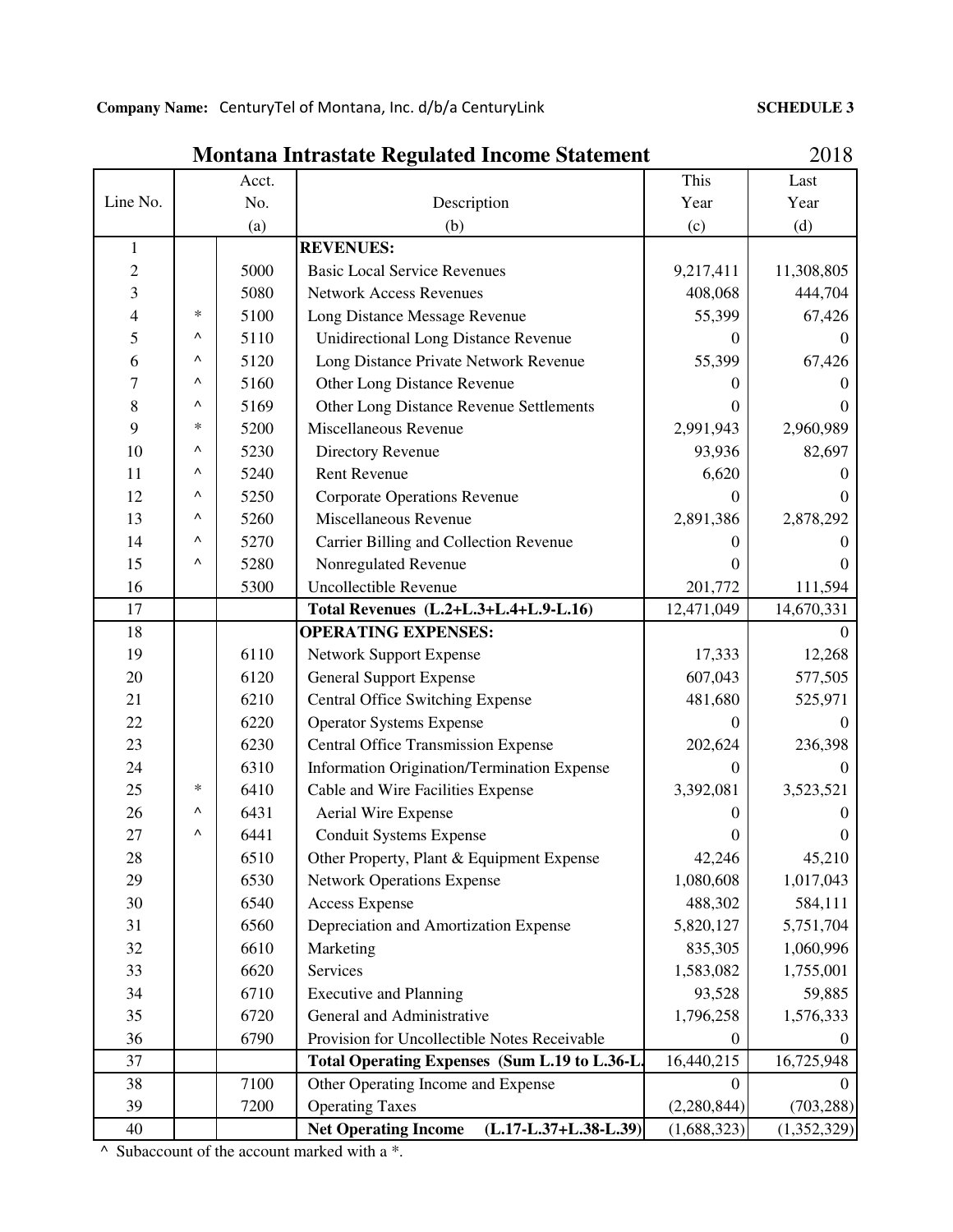п

|          |       | ິ                                                    |               |             |
|----------|-------|------------------------------------------------------|---------------|-------------|
|          | Acct. |                                                      | This          | Last        |
| Line No. | No.   | Description                                          | Year          | Year        |
|          | (a)   | (b)                                                  | (c)           | (d)         |
|          | 2001  | Telecommunications Plant in Service                  | 191, 137, 258 | 183,260,510 |
|          | 3100  | <b>Accumulated Depreciation</b>                      | 165,386,318   | 156,221,477 |
|          | 2002  | Property Held for Future Telecommunications Use      |               |             |
|          | 3200  | Accumulated Depreciation - 2002                      |               |             |
|          | 1220  | Materials and Supplies                               | (93, 778)     | 1,952       |
| h        | 4340  | Noncurrent Deferred Operating Income Taxes           | 6,350,099     | 6,468,071   |
|          |       | Pre-1971 Unamortized Investment Tax Credits          |               |             |
|          |       | Cash Working Capital (if allowed by Commission)      | 636,017       | 653,855     |
|          |       | Total Average Rate Base (L.1-L.2+L.3-L.4+L.5-L.6-L.7 | 19,943,080    | 21,226,769  |

## **Average Rate Base - Total State**

2018

## **Average Rate Base - Intrastate**

|          | Acct. |                                                      | This          | Last        |
|----------|-------|------------------------------------------------------|---------------|-------------|
| Line No. | No.   | Description                                          | Year          | Year        |
|          | (a)   | (b)                                                  | (c)           | (d)         |
|          | 2001  | Telecommunications Plant in Service                  | 124, 205, 195 | 119,086,711 |
| ◠        | 3100  | <b>Accumulated Depreciation</b>                      | 105,038,724   | 99,218,029  |
| 3        | 2002  | Property Held for Future Telecommunications Use      |               |             |
| 4        | 3200  | Accumulated Depreciation - 2002                      |               |             |
|          | 1220  | Materials and Supplies                               | (68, 524)     | 1,426       |
| h        | 4340  | Noncurrent Deferred Operating Income Taxes           | 4,126,435     | 4,203,096   |
|          |       | Pre-1971 Unamortized Investment Tax Credits          |               |             |
| 8        |       | Cash Working Capital (if allowed by Commission)      | 456,102       | 471,138     |
|          |       | Total Average Rate Base (L.1-L.2+L.3-L.4+L.5-L.6-L.7 | 15,427,614    | 16,138,150  |

## **Average Rate Base - Regulated Intrastate**

|          | Acct.              |                                                      | This        | Last        |
|----------|--------------------|------------------------------------------------------|-------------|-------------|
| Line No. | Description<br>No. |                                                      | Year        | Year        |
|          | (a)                | (b)                                                  | (c)         | (d)         |
|          | 2001               | <b>Telecommunications Plant in Service</b>           | 121,549,152 | 116,540,123 |
|          | 3100               | <b>Accumulated Depreciation</b>                      | 102,851,969 | 97,152,452  |
|          | 2002               | Property Held for Future Telecommunications Use      |             |             |
|          | 3200               | Accumulated Depreciation - 2002                      |             |             |
|          | 1220               | <b>Materials and Supplies</b>                        | (67, 164)   | 1,398       |
| 6        | 4340               | Noncurrent Deferred Operating Income Taxes           | 4,038,196   | 4,113,218   |
|          |                    | Pre-1971 Unamortized Investment Tax Credits          |             |             |
| 8        |                    | Cash Working Capital (if allowed by Commission)      | 436,442     | 450,996     |
|          |                    | Total Average Rate Base (L.1-L.2+L.3-L.4+L.5-L.6-L.7 | 15,028,265  | 15,726,847  |